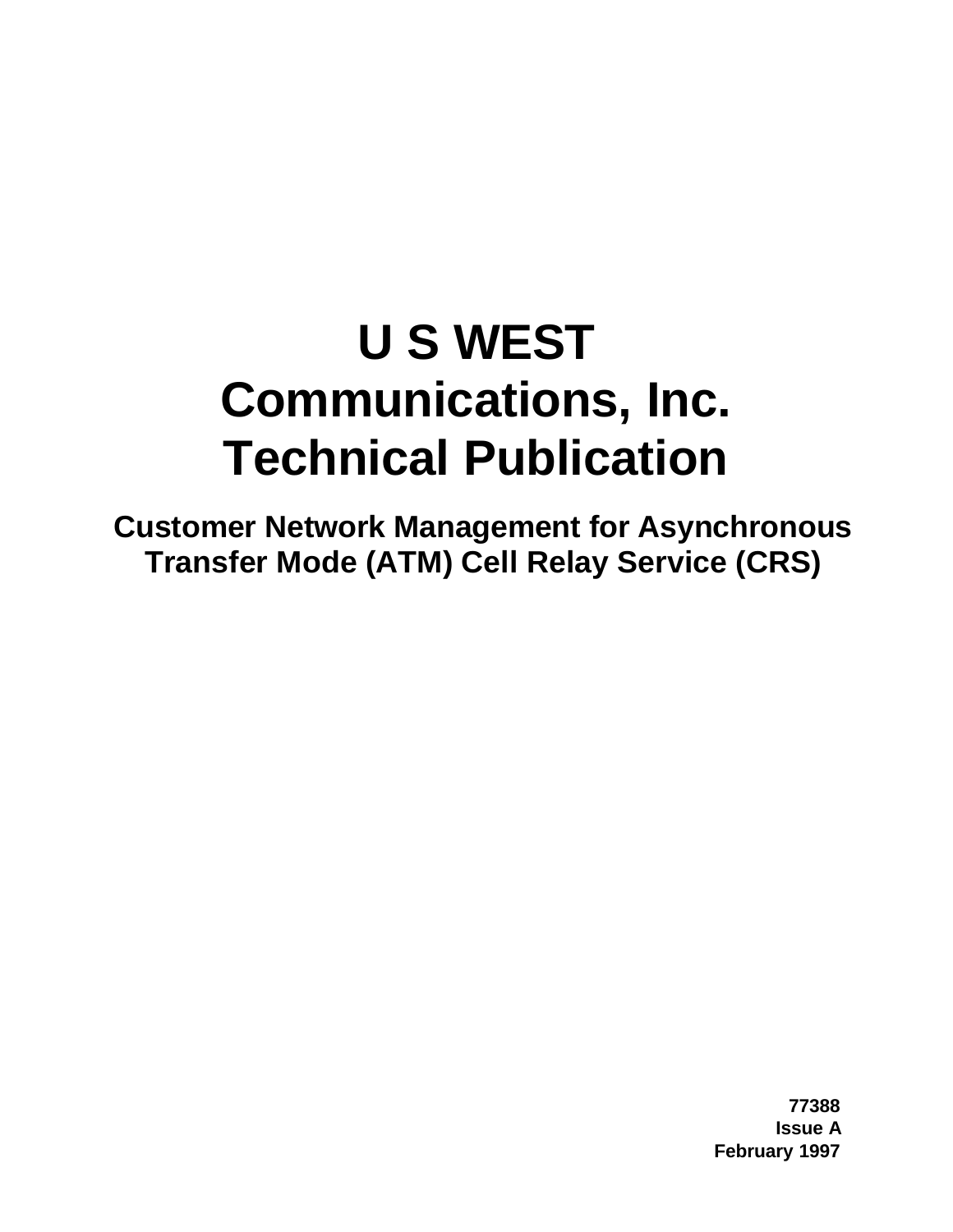# **U S WEST Communications, Inc. Technical Publication**

**Customer Network Management for Asynchronous Transfer Mode (ATM) Cell Relay Service (CRS)**

**Copyright 1996 77388 Printed in U.S.A. Issue A All Rights Reserved February 1997**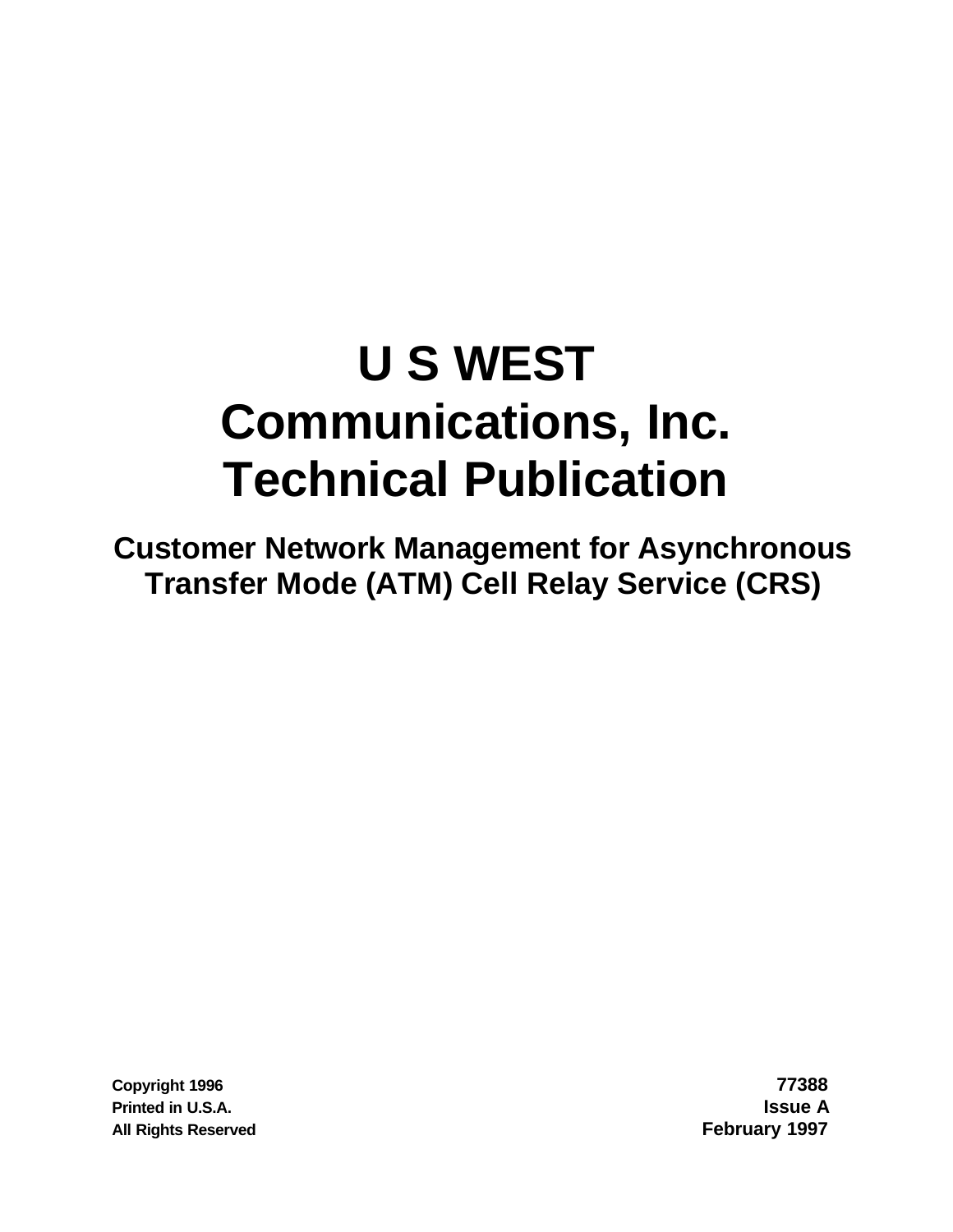#### NOTICE

This document describes U S WEST Customer Network Management for Asynchronous Transfer Mode (ATM)/Cell Relay Service (CRS). The information provided in this document includes technical specifications and service features.

U S WEST Communications, Inc. reserves the right to revise this document for any reason, including but not limited to, conformity with standards promulgated by various governmental or regulatory agencies; utilization of advances in the state of the technical arts; or to reflect changes in the design of equipment, techniques, or procedures described or referred to herein.

Liability to anyone arising out of use or reliance upon any information set forth herein is expressly disclaimed, and no representation or warranties, expressed or implied, are made with respect to the accuracy or utility of any information set forth herein.

This document is not to be construed as a suggestion to any manufacturer to modify or change any of its products, nor does this publication represent any commitment by U S WEST Communications, Inc. to purchase any specific products. Further, conformance to this publication does not constitute a guarantee of a given supplier's equipment and/or its associated documentation.

Future issues of Technical Publication 77388 will be announced to the industry at least 45 days prior to the issuance date. This notice, which will come through our standard customer notification channels, will allow the customer time to comment on the proposed revisions.

Ordering information for U S WEST Publications can be obtained from the Reference Section of this document.

If further information is required, please contact:

U S WEST Business Resources, Inc. Manager - Information Release 1801 California, Rm. 1320 Denver, CO 80202 (303) 297-7640

Throughout this publication, the term U S WEST signifies U S WEST Communications, Inc.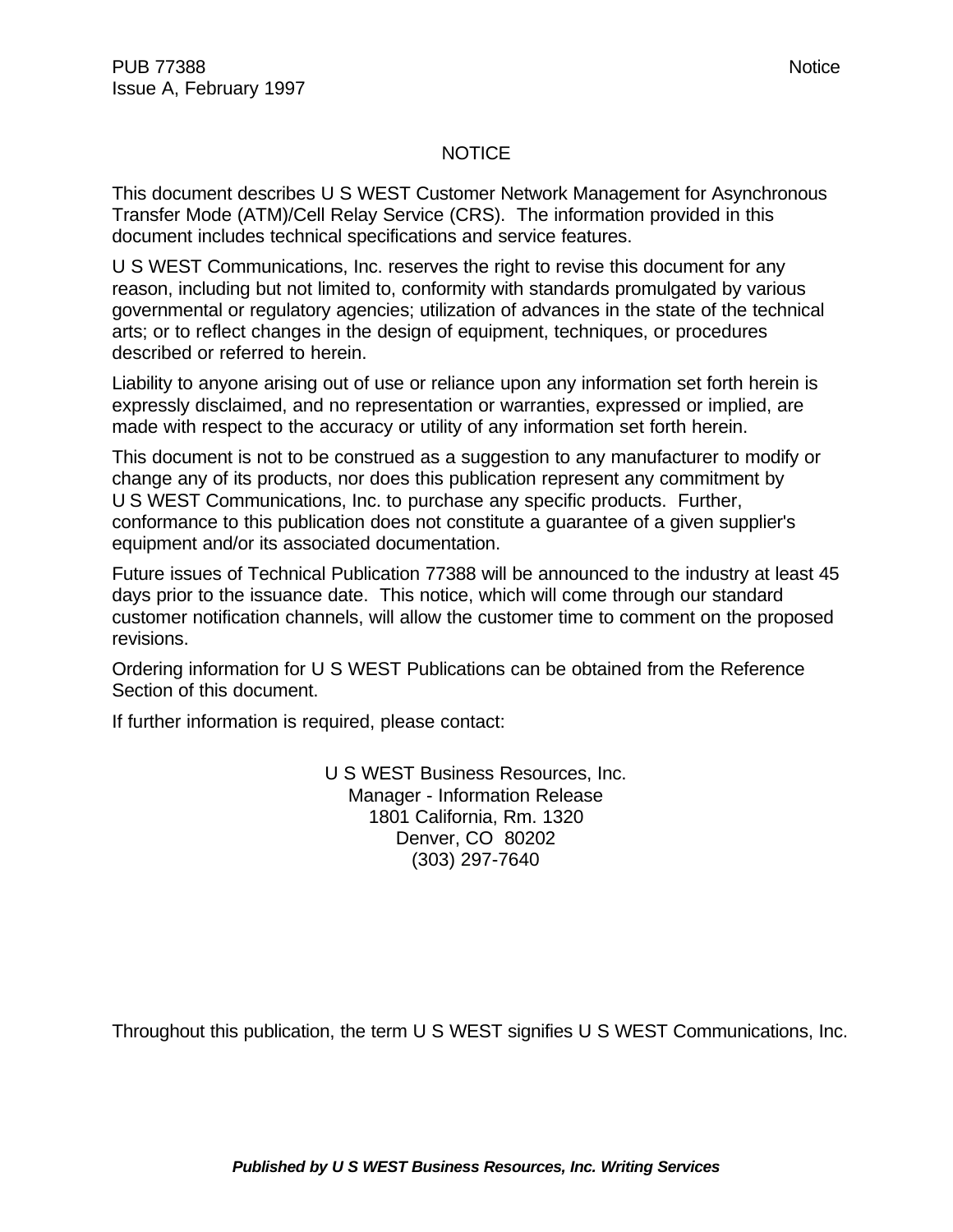#### **COMMENTS**

#### PLEASE TEAR OUT AND SEND YOUR COMMENTS/SUGGESTIONS TO:

#### U S WEST BUSINESS RESOURCES, INC. Manager - Writing Services 1801 California, Room 1320 Denver, Colorado 80202 (303) 297-7640

Information from you helps us to improve our Publications. Please take a few moments to answer the following questions and return to the above address.

| Was this Publication valuable to you in determining<br>our requirements?                                                                                |        | $YES$ NO $\_$      |
|---------------------------------------------------------------------------------------------------------------------------------------------------------|--------|--------------------|
| Was the information accurate and up-to-date?                                                                                                            |        | YES NO             |
| Was the information easily understood?                                                                                                                  |        | YES NO             |
| Were the contents logically sequenced?                                                                                                                  |        | $YES$ NO $\qquad$  |
| Were the printed pages legible?                                                                                                                         |        | $YES$ NO $\_\_\_\$ |
| Do you feel the description in the Catalog of Technical<br>Information and/or Digest of Technical Information<br>adequately described this Publication? | YES NO |                    |
| If you answered NO to any of the questions and/or if you have any other comments or<br>suggestions, please explain:                                     |        |                    |

|                         | (Attach additional sheet, if necessary) |
|-------------------------|-----------------------------------------|
|                         | Date ________                           |
| Company                 |                                         |
| <b>Address</b>          |                                         |
| <b>Telephone Number</b> |                                         |

\_\_\_\_\_\_\_\_\_\_\_\_\_\_\_\_\_\_\_\_\_\_\_\_\_\_\_\_\_\_\_\_\_\_\_\_\_\_\_\_\_\_\_\_\_\_\_\_\_\_\_\_\_\_\_\_\_\_\_\_\_\_\_\_\_\_\_\_\_\_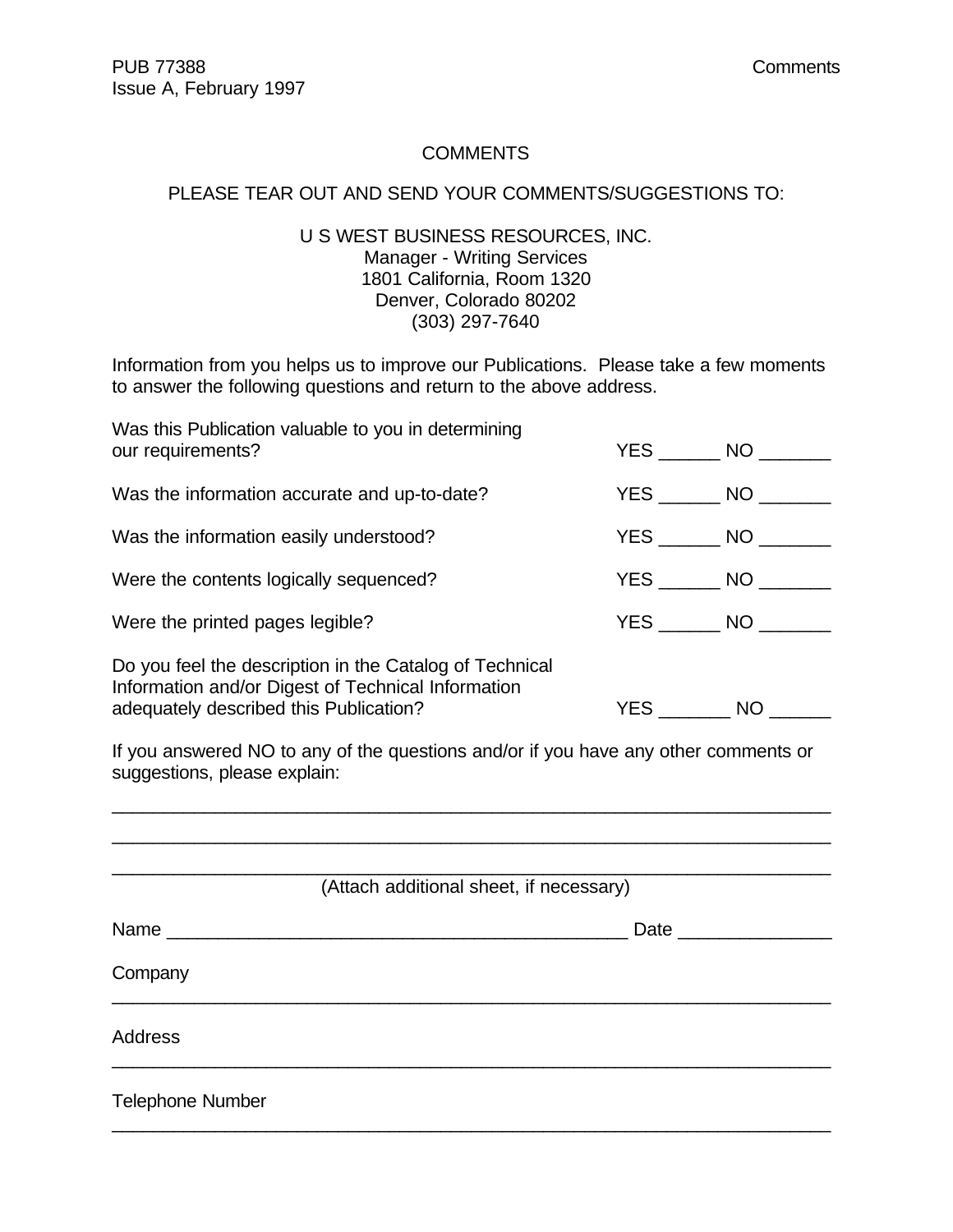# **CONTENTS**

# **Chapter and Section**

# Page

| $\mathbf 1$ .    | $1\;1$<br>1.2<br>1.3            |  |
|------------------|---------------------------------|--|
| 2.               | 2.1<br>2.2<br>2.3               |  |
|                  | 2.4<br>2.5                      |  |
| 3.               |                                 |  |
|                  | 3.1                             |  |
| $\overline{4}$ . | 4.1<br>4.2<br>4.3<br>4.4<br>4.5 |  |

# **Figure**

| $1 - 1$ | Customer Network Management for Cell Relay Service Connectivity1-2 |  |  |
|---------|--------------------------------------------------------------------|--|--|
|---------|--------------------------------------------------------------------|--|--|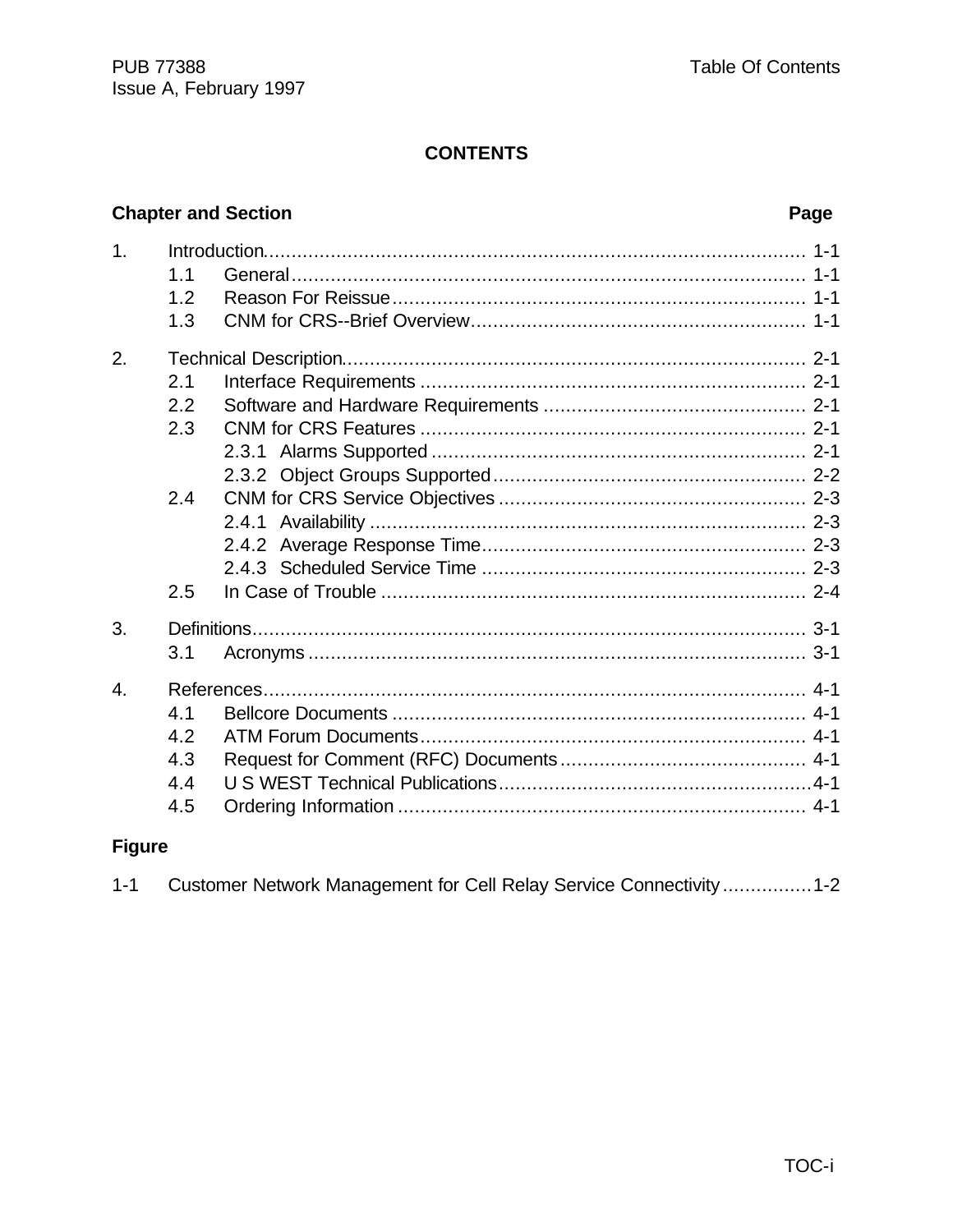### **1. Introduction**

#### **1.1 General**

This document describes U S WEST Customer Network Management service for Asynchronous Transfer Mode (ATM)/Cell Relay Service (CRS). The information provided in this document includes technical specifications and service features.

#### **1.2 Reason For Reissue**

This is a new publication. If it is reissued, the reason will be noted in this paragraph.

### **1.3 Customer Network Management for Cell Relay Service - Brief Overview**

For a customer to get CNM for CRS, they must already have or concurrently obtain ATM Cell Relay Service from U S WEST. The CNM capability for ATM CRS allows customers to monitor, on a read only basis, the configuration, fault and performance management information specific to their ATM CRS User Network Interfaces. For specific technical information on ATM/CRS please refer to U S WEST Technical Publication 77378, "*ATM Cell Relay Service."*

To access CNM for CRS, the customer needs ATM CRS or Frame Relay Service at the physical location where the customer will use CNM capabilities. (For specific technical information on FRS please refer to U S WEST Technical Publication 77372, *"Frame Relay Service."*) A CNM for CRS service connection is depicted in Figure 1-1.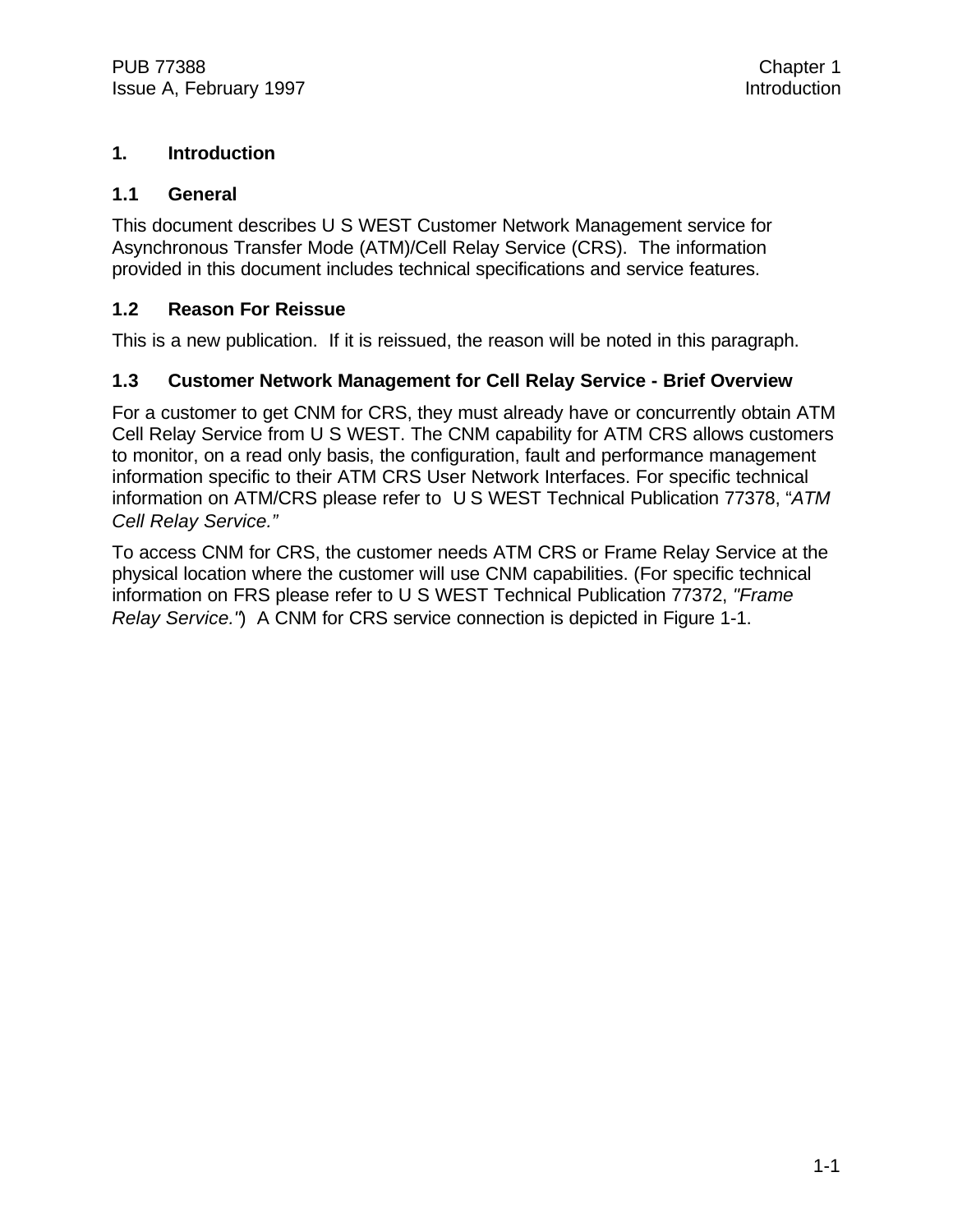

**Figure 1-1** CNM for CRS Service Connectivity

A Customer Network Management Agent, an embedded part of U S WEST's ATM/CRS network, provides CNM query response and event notification. A Simple Network Management Protocol compatible terminal is connected the CNM agent via a FRS or ATM CRS UNI. From this terminal, the end user can enter SNMP commands to query the status of their ATM/CRS connection(s) and to receive CRS event notifications.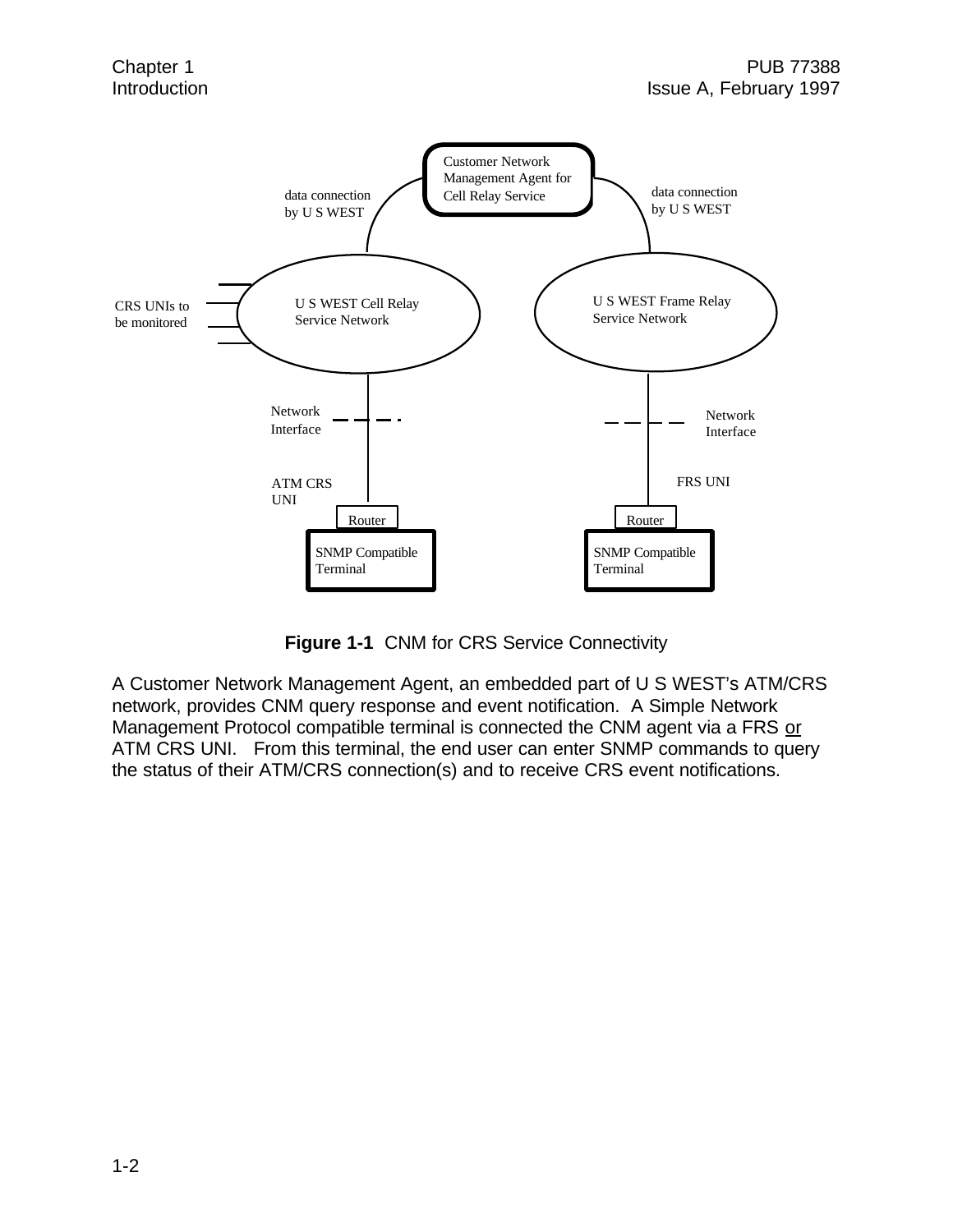# **2. Technical Description**

# **2.1 Interface Requirements**

Customer Network Management for Cell Relay Service is available over the ATM/CRS and Frame Relay Service User Network Interfaces (UNI). CNM for CRS requires the customer to have a Simple Network Management Protocol (SMNP) compatible terminal as their Network Management System (NMS). For further information on SNMP, the reader can refer to RFC 1157, "A Simple Network Management Protocol."

Communication between the SNMP compatible terminal and the CNM agent is possible by (1) an ATM CRS Permanent Virtual Circuit (PVC) or (2) a FRS PVC, between the customer premises router and CNM for CRS Agent (see figure 1-1). This PVC is dedicated to CNM service.

The PVC supporting CNM is established at service turn up, and is established in 64 Kbit/s increments over a CRS UNI and 64 or 56 Kbit/s increments over a FR UNI. Depending on individual customer usage and other customer parameters, a 64 or 56 Kbit/s PVC bandwidth could support one or more NMSs. The customer should discuss their exact CNM needs with their U S WEST Account Manager to determine an optimal PVC bandwidth.

The design of a customer premises network is a customer's responsibility. As such, it is the customer's decision how their SNMP terminal should connect to their router for accessing the CNM-dedicated PVC.

# **2.2 SNMP Terminal Software and Hardware Requirements**

U S WEST does not recommend any specific software product. The only requirement is that the software be able to issue and interpret SNMP commands and responses. U S WEST equally doesn't recommend any specific hardware product.

# **2.3 CNM for CRS Features**

# **2.3.1 Alarms Supported**

U S WEST's CNM for CRS supports four alarms. These alarms are defined in the Bellcore's GR-1117-CORE, "*Generic Requirements for Phase 1 Exchange PVC CRS Customer Network Management Service*." These alarms are: CNM Agent Cold Start, Link Down, Link UP, and Fyitrap PVC up/down. Because these alarms are defined thoroughly in the Bellcore document, they will not be redefined here.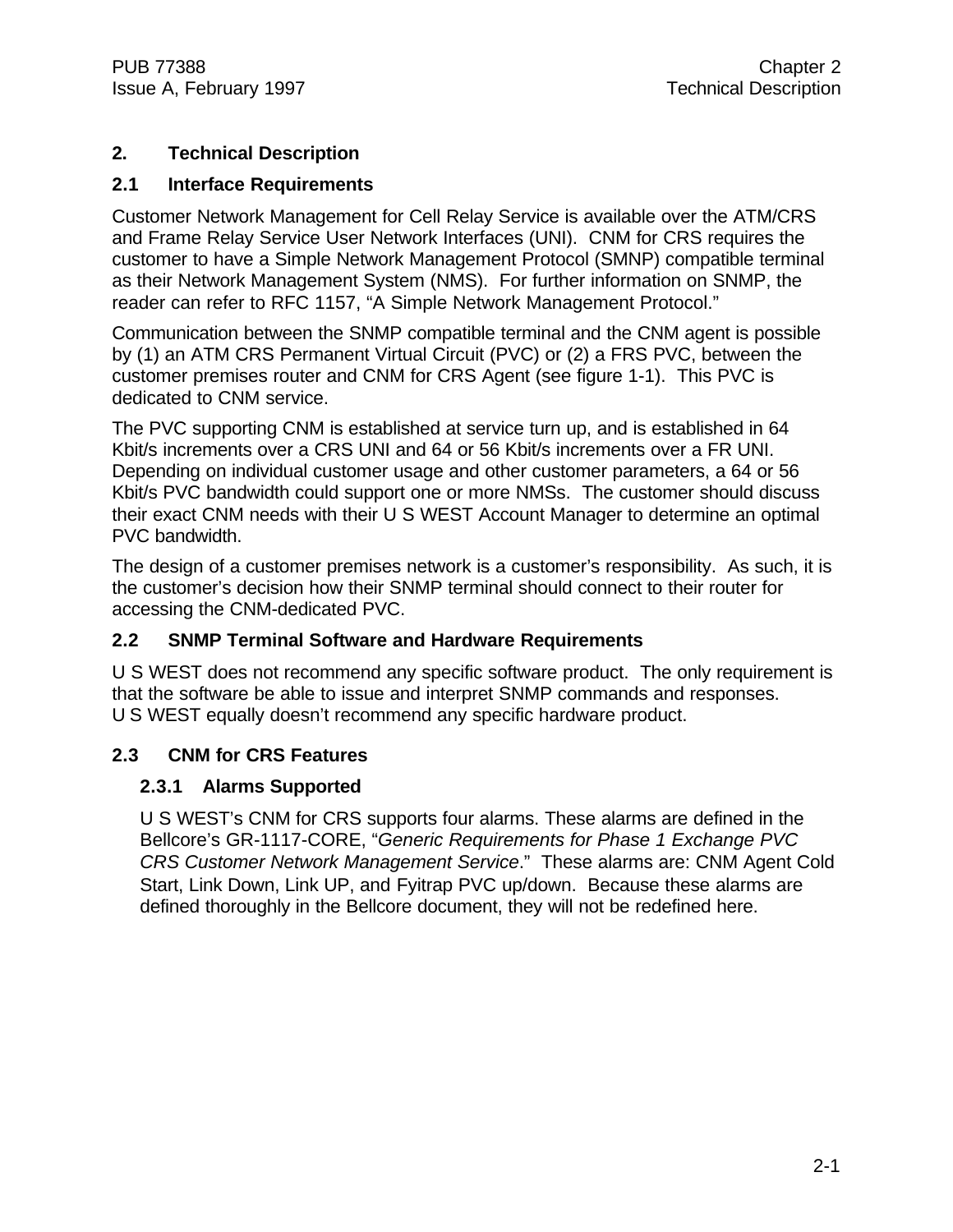## **2.3.2 Object Groups Supported**

The object groups supported in U S WEST's CNM for CRS are a subset of the Class I requirements of The ATM Forum's document number af-nm-0019.000, "*Customer Network Management (CNM) for ATM Public Network Service (M3 Specification)"* document. This document in turn refers to Request for Comments (RFC) documents that further define object groups. The specific object groups supported in U S WEST's CNM for CRS are:

> From RFC 1213 and RFC 1573 ifGeneralGroup ifHCFixed LengthGroup **ifStackGroup**

From RFC 1695 atmInterfaceConfGroup atmTrafficDescrGroup atmVpCrossConnectGroup atmVccTerminationGroup atmVcCrossConnectGroup

Because these object groups are defined thoroughly in the M3 document, they will not be redefined here. U S WEST as part of service turnup, will provide the customer with the necessary object group software definitions for their SNMP terminal.

The following items from the M3 Specification and RFC 1695 are not currently supported:

- All tables mentioned in M3 from RFC 1595 for management information about SONET physical layer will not be supported.
- All tables mentioned in M3 from RFC 1406 and RFC 1407 will not be supported for CNM physical layer information on DS1 and DS3 interfaces.
- Physical Layer information from RFC 1695 (ATM MIB) will also not be supported.
- No Class II (Write Capabilities) Optional Requirements listed in the M3 document will be supported.)
- All data fields will be supported in the SNMPv1 format. No data fields in the SNMPv2 format (for example 64 bit fields) will be supported.
- The Interim Local Management Interface (ILMI) objects in the atmInterfaceConfGroup from RFC 1695 will not be supported.
- The AAL5 objects in the atmInterfaceConfGroup from RFC 1695 will not be supported.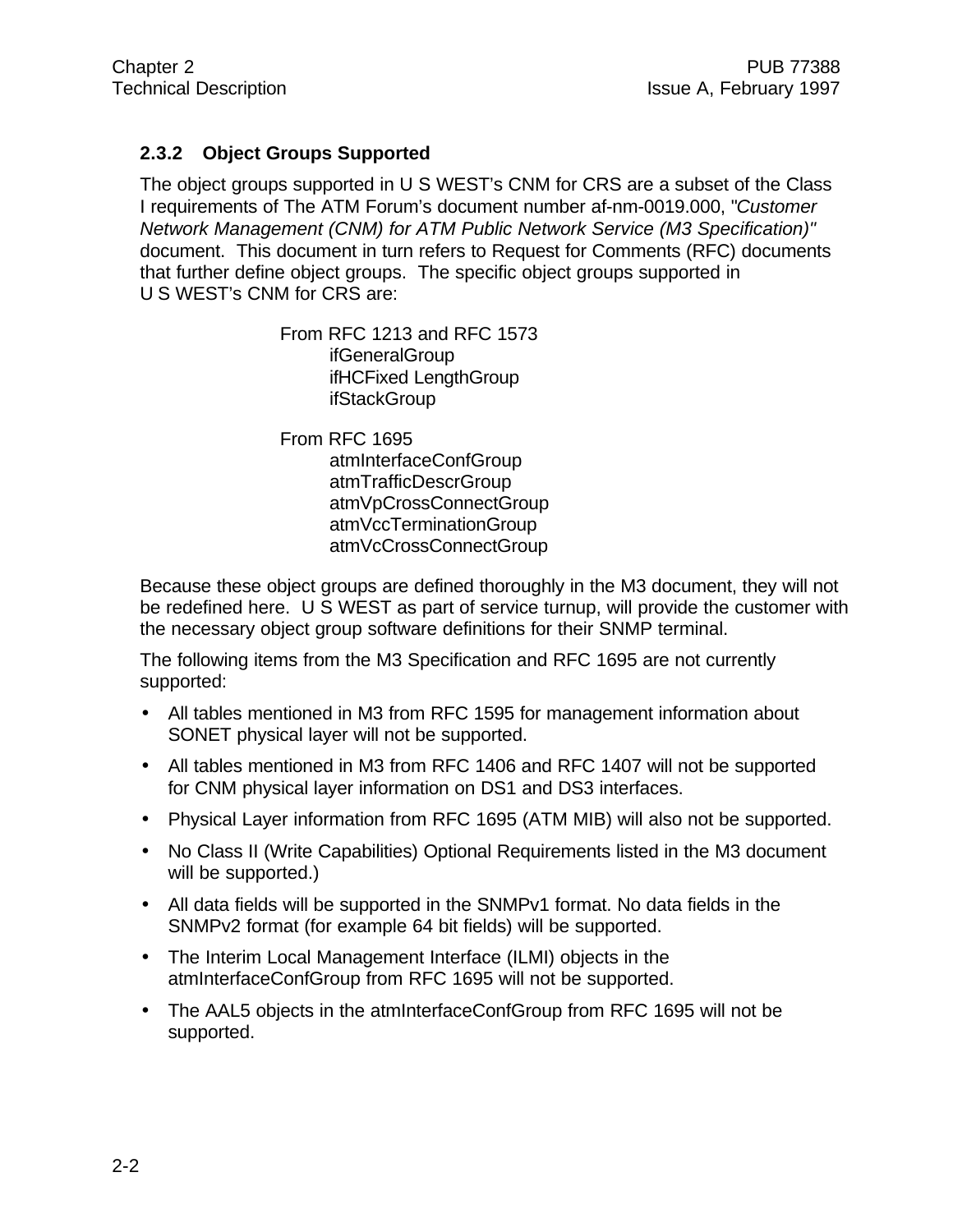- The Transmission Convergence Layer objects in the atmInterfaceConfGroup from RFC 1695 will not be supported.
- The "ifOutErrors" counter in the ifHCFixedLengthGroup will not be supported.
- The following object groups will not be supported from the atmInterfaceConfGroup because these are useful only when SVCs are deployed. Also the last 2 objects are not necessary for CNM.

"atmInterfaceAddressType"

"atmInterfaceAdminAddress"

"atmInterfaceMyNeighborIpAddress"

"atmInterfaceMyNeighborIfName"

• None of the "rowStatus" fields are supported in any of the tables. These are only meaningful when there is write capability to the tables. The same also applies to the "atmVpCrossConnectIndexNext" object in the atmVpCrossConnectGroup and the "atmVcCrossConnectIndexNext" object in the atmVcCrossConnectGroup.

# **2.4 CNM for CRS Service Objectives**

### **2.4.1 Availability**

Availability is a measure of the time the service is usable by a customer. The availability is expressed as a percentage that the service is performing in accordance with the service objectives during a 1-year period. This percentage is represented by:

Availability  $(\%) =$  \_\_\_\_total time in a year - outage time during the year  $\angle$  x 100

total time in a year

(All time values must have identical units.)

The availability value for CNM for CRS is 99.63%. As such, CNM for CRS will not be available for 1.35 days or less during the year.

# **2.4.2 Average Response Time**

An average response time of 5 seconds will apply (1) between submittal of a GET or GET NEXT SNMP command and receiving a response or (2) from specific ATM network events to alarm notification (see 2.3.1 Alarms Supported).

# **2.4.3 Scheduled Service Time**

Scheduled Service Time is the expected period that CNM for CRS is available for customer access. For CNM for CRS, the Scheduled Service Time is 24 hours a day, 7 days a week.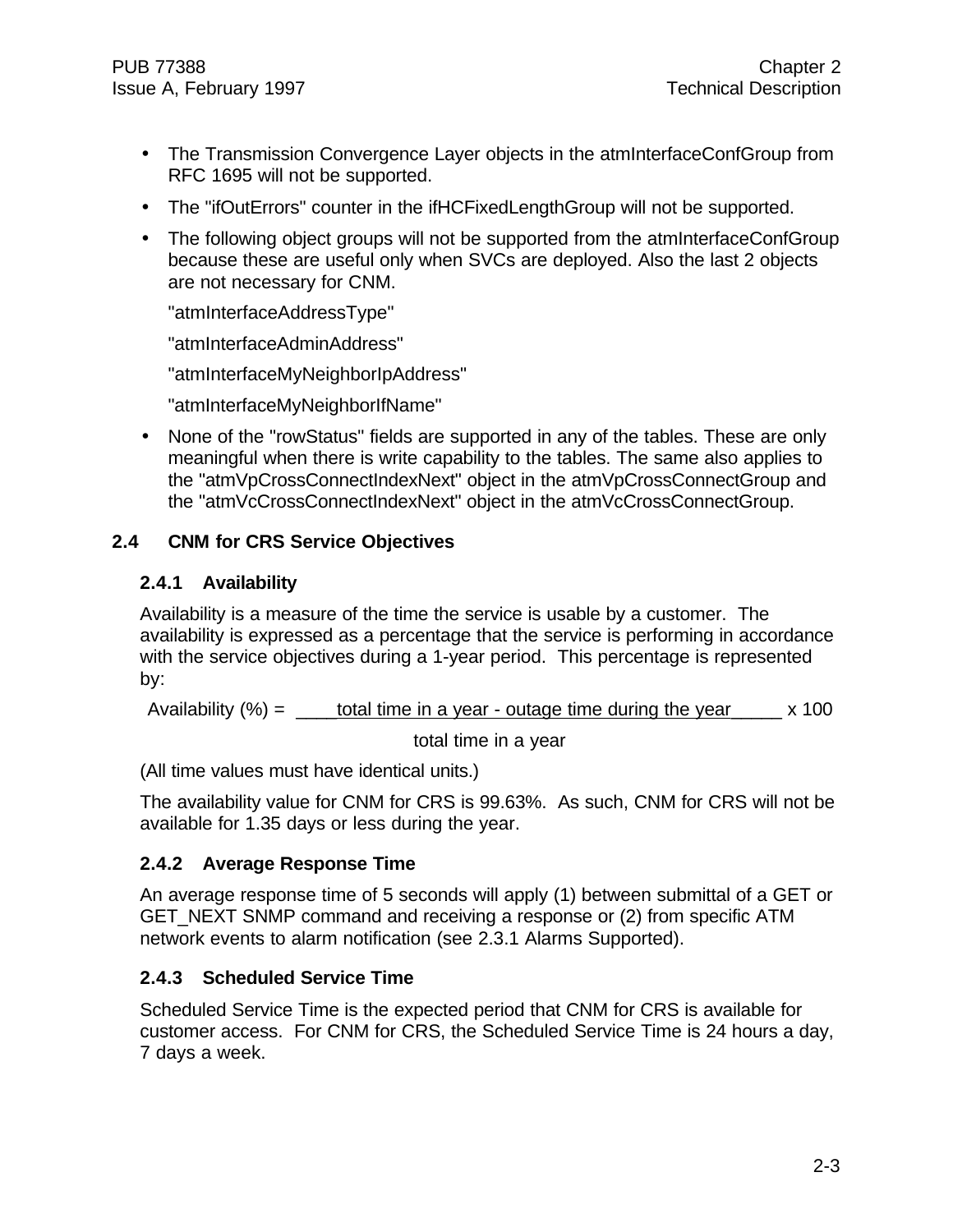# **2.5 In Case of Trouble**

Before calling U S WEST, the customer should verify that the source of the problem is not within equipment the customer is solely responsible for. Once that is verified, and if the trouble persists, the customer should contact U S WEST !NTERPRISE Networking Services Customer Service Center at 800-227-2218.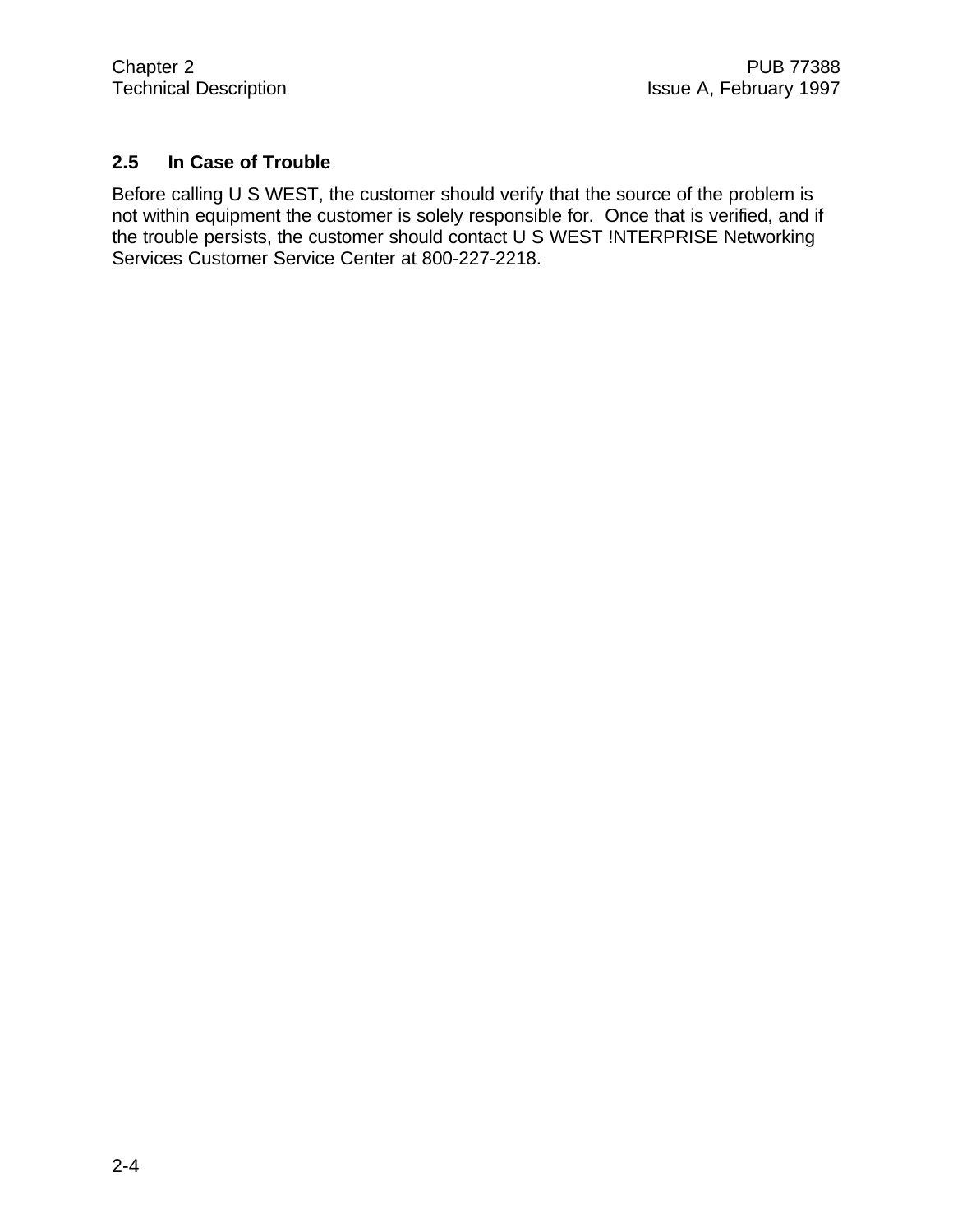PUB 77388<br>
Issue A, February 1997<br>
Chapter 3<br>
Chapter 3<br>
Chapter 3 Issue A, February 1997

# **3. Definitions**

# **3.1 Acronyms**

| <b>PVC</b>  | <b>Permanent Virtual Circuit</b>   |
|-------------|------------------------------------|
| <b>CNM</b>  | <b>Customer Network Management</b> |
| <b>CRS</b>  | <b>Cell Relay Service</b>          |
| <b>ATM</b>  | Asynchronous Transfer Mode         |
| <b>RFC</b>  | <b>Request for Comment</b>         |
| <b>UNI</b>  | User Network Interface             |
| <b>SNMP</b> | Simple Network Management Protocol |
| <b>FRS</b>  | <b>Frame Relay Service</b>         |
|             |                                    |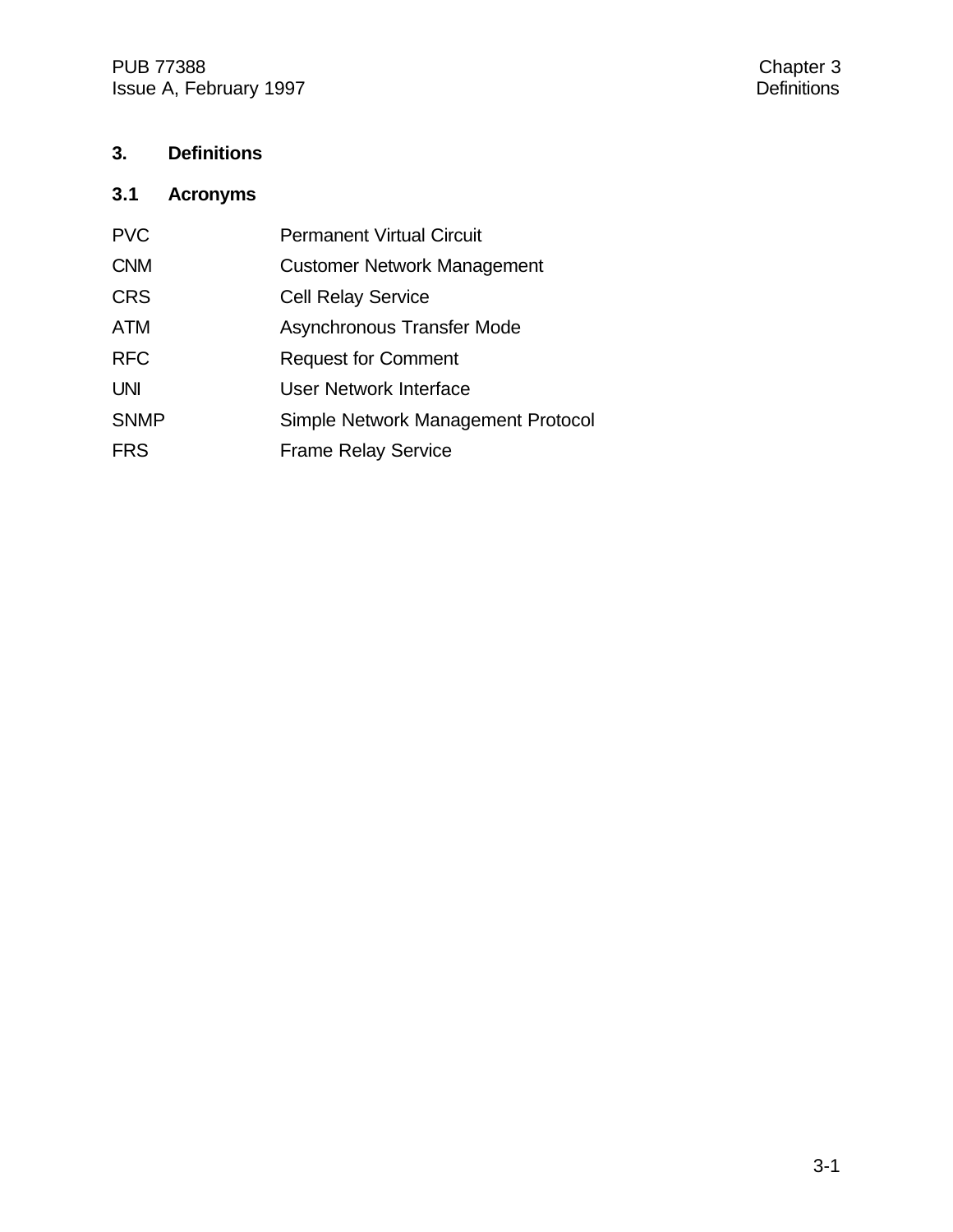#### **4. References**

#### **4.1 Bellcore Documents**

GR-1117 *Generic Requirements for Phase 1 Exchange PVC CRS Customer Network Management Service*, Issue 1, June 1994.

#### **4.2 ATM Forum Documents**

af-nm-0019.000 *Customer Network Management 9CNM) for ATM Public Network Service*, October 1994.

#### **4.3 Request for Comment (RFC) Documents**

RFC 1157 *Simple Network Management Protocol*

#### **4.4 U S WEST Technical Publications**

- PUB 77372 *Frame Relay Service*, Issue D, April 1996.
- PUB 77378 *ATM Cell Relay Service,* Issue D, October 1995.

PUB 77375 *1.544 Mbit/s Channel Interfaces*, Issue D, October 1995.

#### **4.5 Ordering Information**

All documents are subject to change and their citation in this document reflects the most current information available at the time of printing. Readers are advised to check status and availability of all documents.

Those who are not U S WEST employees may order;

Bellcore documents from:

Bellcore Customer Relations 8 Corporate Place, PYA 3A-184 Piscataway, NJ 08854-4156 Fax: (908) 336-2559 Phone: (800) 521-CORE (2673) (U.S. and Canada) Phone: (908) 699-5800 (Others)

ATM Forum documents:

Via the Internet http://www.atmforum.com/atmforum/spec\_order\_plain.html